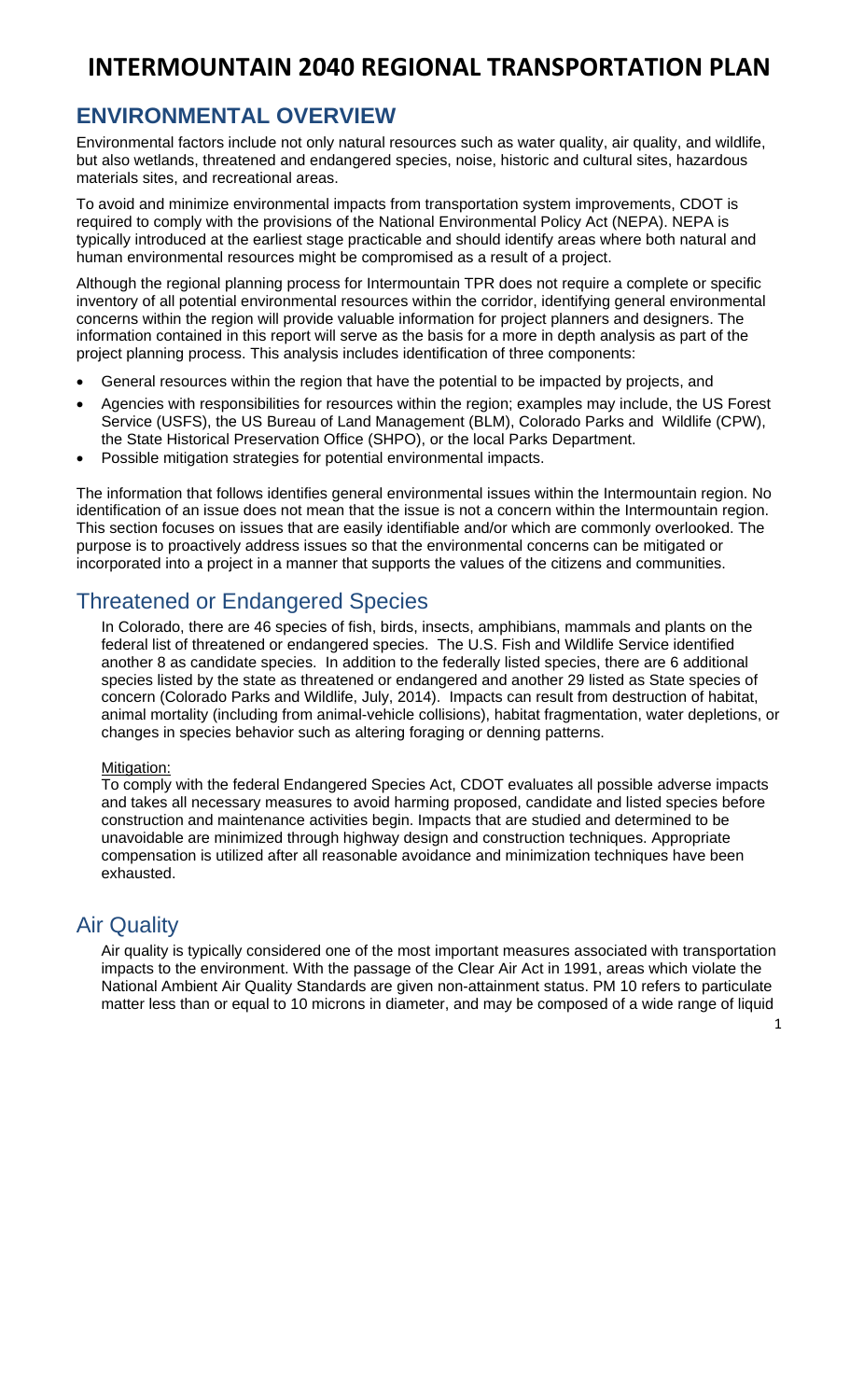and solid pollutants. In past years, the City of Aspen was identified as a PM10 non-attainment area. In 2003 this designation was removed, due to aggressive and successful measures in reducing air pollution. Aspen now is an attainment/ maintenance area for PM-10.

Other jurisdictions in the Intermountain TPR with air quality mitigation programs include the Town of Vail and Eagle, Pitkin, and Summit Counties. There are currently no non-attainment areas in the Intermountain TPR. The above information is presented on Figure 26.

In order to comply with the Clean Air Act (CAA), the State of Colorado adopted the following standards/regulations that relate to transportation projects, which in turn apply to the Central Front Range:

- Ambient Air Quality Standards Regulation This regulation established ambient air quality standards for the state and dictates monitoring procedures and data handling protocols. It also identified non-attainment areas in the state, which have historically violated federal and state air quality standards.
- State Implementation Plan Specific Regulations This regulation defines specific requirements concerning air quality control strategies and contingency measures for non-attainment areas in the state.
- Transportation Conformity, Reg. No. 10 This regulation defines the criteria the Colorado Air Quality Control Commission uses to evaluate the consistency between state air quality standards/objectives, and transportation planning and major construction activities across the state, as defined in the state implementation plans.
- Street Sanding & Sweeping, Reg. No. 16 This regulation sets specific standards for street sanding and sweeping practices.

### Historical/Archaeological Properties

Section 106 of the National Historic Preservation Act (NHPA) sets forth the process that federal agencies and their designated representatives must follow when planning undertakings that have the potential to affect significant historical and archaeological resources, known collectively as "historic properties." Typical historic resources include buildings, residential neighborhoods, commercial districts, agricultural complexes, bridges, canals, ditches, reservoirs, railroad lines and landscapes. Archaeological sites include surface scatters of chipped stone, ground stone or ceramic artifacts, architectural and non-architectural features (e.g., pit houses and fire hearth remains, respectively), or any area exhibiting evidence of intact subsurface cultural materials. More information on properties presently on or determined eligible for the National Register of Historic Properties is available on the website of History Colorado (formerly the Colorado Historical Society) at http://www.historycolorado.org/oahp.

### Mitigation:

The State Historic Preservation Officer (SHPO) must be consulted to determine if sites that have not been entered into the National Register of Historic Places are eligible for inclusion on that list. The SHPO must also be consulted to determine the effects projects may have on historic properties. In addition, over 40 Native American tribes have a historic interest in various parts of Colorado. The NHPA mandates that FHWA and CDOT consult with Native American tribes during the planning of federal-aid transportation projects both on and off Indian Reservations.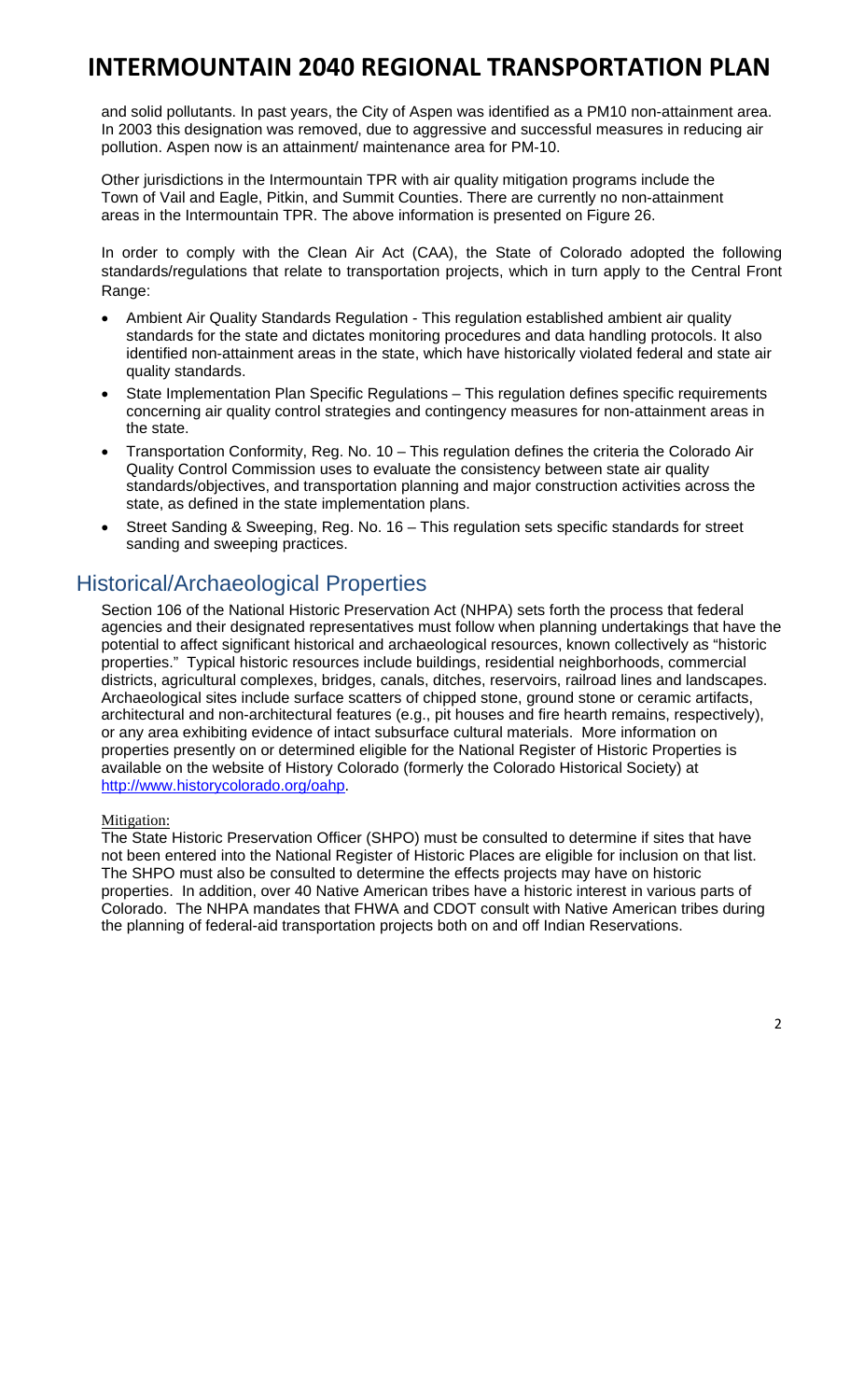#### Paleontological Resources

Paleontological resources are non-renewable resources that include fossils (defined as the remains or traces of once-living organisms preserved in the geological record, generally more than 10,000 years old), some sub-fossil remains, and the geological context in which fossil or sub-fossil remains are found. Some fossils found in Colorado include the bones and tracks of vertebrates such as dinosaurs and mammoths, shells of marine invertebrates such as ammonites, and leaf impressions of prehistoric plants. Although paleontological resources specifically exclude any remains which are found in a human-oriented or archaeological context, they are protected under many of the same federal and state regulations as archaeological resources. Regulations specific to paleontological resources include the Paleontological Resources Preservation Act (PRPA) of 2009. Colorado is very rich in paleontological resources, but the density of those resources varies depending on the geology of the specific area being studied. For this reason, the first step in determining the paleontological sensitivity of a project area is to check its geology based on the best available maps.

#### Mitigation:

If the project will be disturbing sensitive geologic units, a search of museum records and a pedestrian survey of the project area are conducted to determine whether any previously identified or new fossil localities, respectively, will be disturbed. Clearance or mitigation will then be recommended at the discretion of the trained and permitted paleontologist conducting the search and survey.

### Water Quality/Wetlands

There are 23 rivers, creeks, and tributaries within the Intermountain region, as well as numerous lakes, floodplains, and wetlands. The existing transportation system has numerous crossings of these riparian zones. A portion of the Colorado River drainage basin lies within the Intermountain TPR. This basin has agreements in place for the protection of endangered fish, and portions of the river are on the state's imperiled list. Protection of these waters must be considered in any transportation improvement project through a number of regulatory reviews and permits. With the passage of the Federal Water Pollution Control Act in 1972, the Environmental Protection Agency (EPA) created the National Pollution Discharge Elimination System (NPDES), later amended to include the Clean Water Act (CWA) and storm water discharge standards. The CWA provides the EPA the authority to restore and maintain the chemical, physical, and biological integrity of the nation's waters, including lakes, wetlands, streams, and other aquatic habitat. Although there are no communities in the Intermountain TPR large enough to fall within the population criteria for the NPDES for storm water discharges, other federal or state permits may apply to transportation projects:

 Any project using a dewatering element during construction, or any project which disturbs five acres or more during construction, will need a 402 permit.

 Projects involving the discharge of dredged or fill materials into waters of the United States, the Army Corps of Engineers will evaluate the proposed activity under Section 404 (b)(1) of the Clean Water Act of 1977.

The discharge of pollutants into navigable waters requires a Section 401 clearance.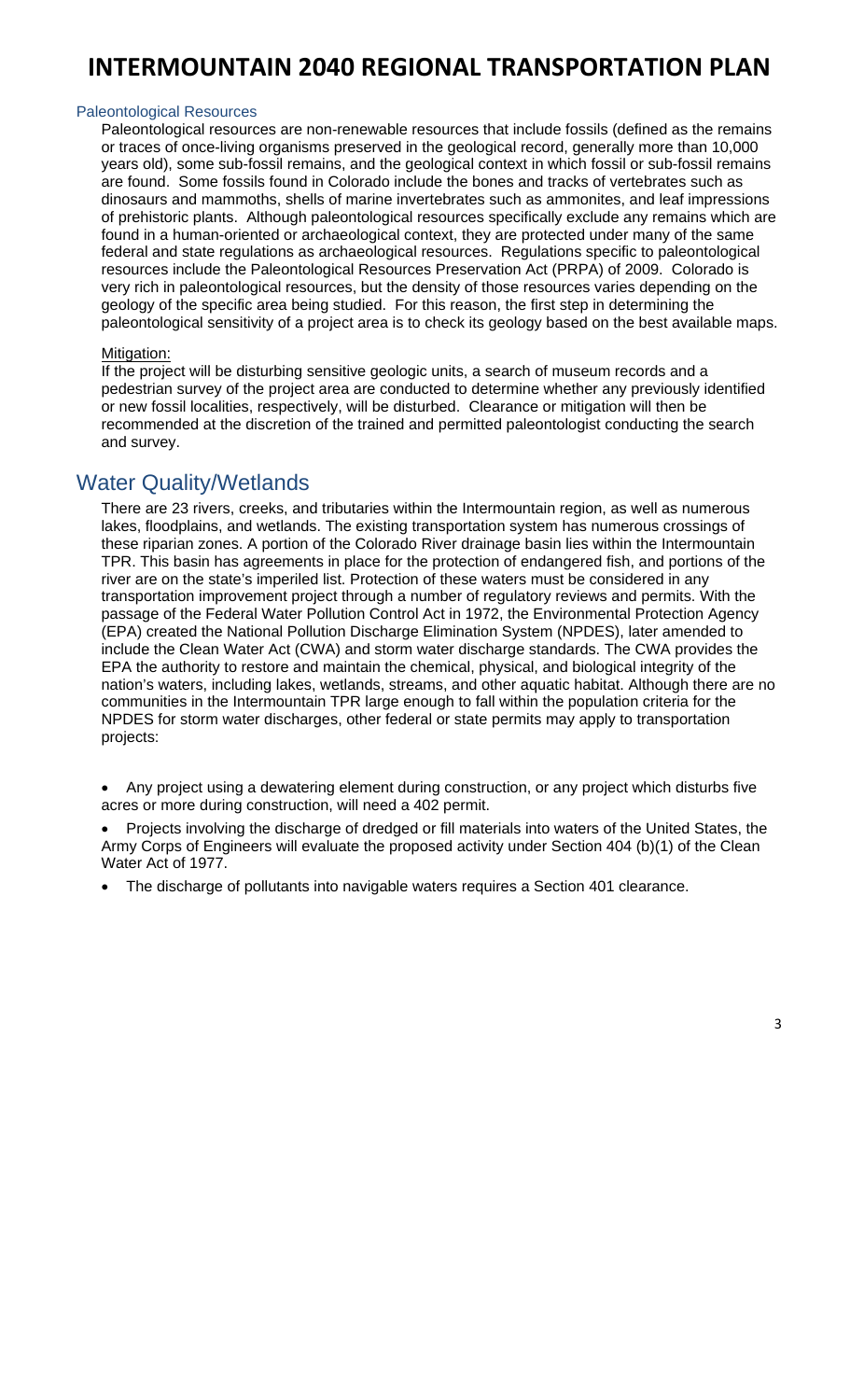#### Mitigation:

Some transportation projects that occur near highly sensitive water bodies, such as drinking water sources or impaired streams, can be required to implement best management practices to ensure that degradation of the water body does not occur.

Impacted wetlands are required to be mitigated on at least a 1:1 basis. For example, if five acres of wetlands are impacted, then five acres of wetlands must be replaced. The replacement wetlands are typically created as close to the impacted wetlands as possible and perform the same ecological and societal functions as the impacted wetlands. Wetland banks are becoming more prevalent and are available to purchase credits to replace impacted wetlands, if they are both in the same watershed.

### **Noise**

The Federal Highways Administration (FHWA) Noise Abatement Criteria (NAC) defines noise levels, which, if approached or exceeded, require noise abatement consideration. FHWA requires all states to define at what value a predicted noise level approaches the NAC, thus, resulting in a noise impact. CDOT has defined "approach" as 1dBA less than the FHWA NAC for use in identifying traffic noise impacts in traffic noise analyses.

Noise abatement guidelines also state that noise abatement must be considered when the noise levels "substantially exceed the existing noise levels". This criterion is defined as increases in the L(eq) of 10.0 dBA or more above existing noise levels.

Noise related to transportation is a major concern in the Intermountain TPR. Communities along the I-70 corridor experience ever-increasing levels of freeway traffic noise, and sound walls have been constructed in problem areas and are being considered at additional locations. As existing higherspeed transportation facilities are widened or new facilities are constructed noise becomes a greater issue. Noise can also be an issue for lower-speed facilities where steep grades or a high percentage of trucks exist.

Federal aid projects meeting criteria that define projects likely to cause noise impacts must conduct an assessment of highway-generated noise in compliance with federally compliant CDOT noise abatement criteria. In general, vehicle noise is not an issue on low-speed facilities unless steep grades or a high percentage of trucks exist.

Aircraft operations at Aspen/Pitkin County and Eagle County Regional Airports contribute to exterior noise levels. Military or joint-use airports are required under military regulations to conduct an Air Installation Compatibility Use Zone Study, which identifies the noise footprint associated with airport operations. Airports with regularly scheduled commercial airline service are required to conduct a similar study under Federal Aviation Administration (FAA) regulations. These studies may be used by planners to assess airport noise impacts on the surrounding communities.

### Mitigation:

If noise impacts exceed the FHWA criteria, mitigation is evaluated based on its feasibility and reasonableness. Common noise mitigation techniques along highways include walls and earthen berms separating traffic from other land uses.

For airports, changing take-off and landing patterns to reduce noise impacts on residential communities is a mitigation strategy.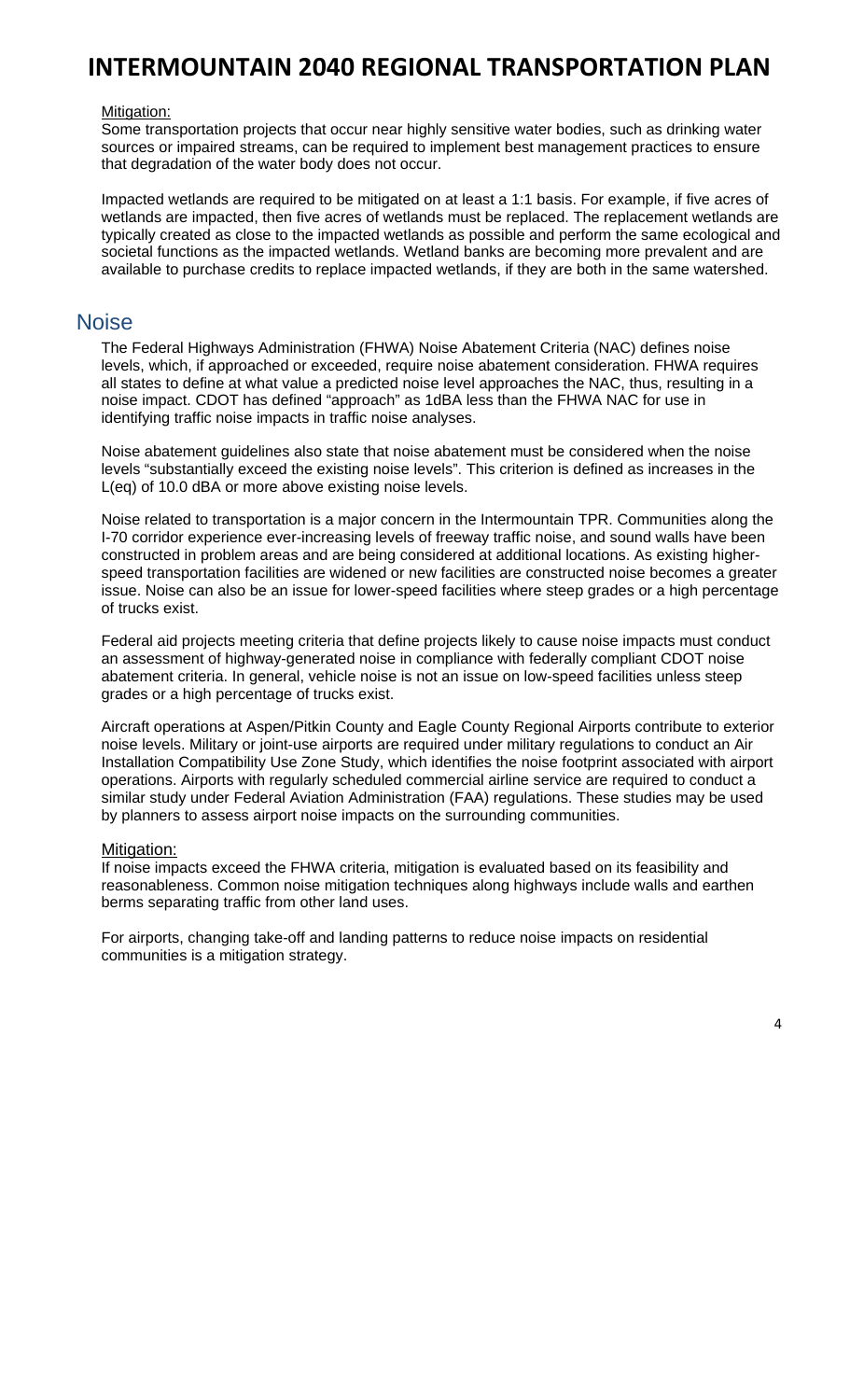### Hazardous Materials

Within the five-county Intermountain TPR, the potential exists for finding hazardous materials during the construction of transportation improvements. Hazardous materials are regulated by the Resource Conservation and Recovery Act (RCRA) and the Comprehensive Environmental Response, Compensation, and Liability Act (CERCLA). A number of CERCLIS (Comprehensive Environmental Response, Compensation, and Liability Information System) sites have been previously identified in the Intermountain region.

The region's transportation planners should be aware of the potential for hazardous material sites, and conduct investigations when appropriate. Examples of land uses often associated with such materials include industrial/commercial activities (including mining), active or capped oil/gas drilling operations, railroad facilities, and agricultural areas where large amounts of fertilizer or pesticides have been used. For information on the RCRA, see http://www.epa.gov/emefdata/em4ef.home; for information on sites identified as having serious hazardous waste issues, see http://www.epa.gov/superfund/sites/query/queryhtm/nplmapsg.htm.

#### Mitigation:

Typical mitigation/remediation strategies associated with common hazardous materials encountered during construction are to remove the contaminated soil from the site and dispose of the materials appropriately or stabilize contamination on-site where possible. Depending upon the type of contamination, disposal can include solid waste landfills, hazardous waste landfills, or on-site treatment. The mitigation will also include a site-specific health and safety plan for construction workers that specifies how potentially hazardous materials will be handled.

### Hazardous Materials Routes

The transport of hazardous and nuclear materials is restricted to a nationwide network of designated routes. Figure 28 illustrates the designated hazardous materials routes within the Intermountain TPR; there are no designated nuclear materials routes within the region.

I-70 is the designated east/west route for hazardous materials, with the exception of the Eisenhower Tunnel. Trucks carrying such materials are required to bypass this section of I-70 via US 6 over Loveland Pass. When Loveland Pass is closed due to weather, convoys of hazardous materials carriers are escorted through the Eisenhower Tunnel, with general traffic being stopped periodically for this purpose. Trucks carrying certain hazardous materials, such as blasting agents and radioactive substances, are prohibited from using Eisenhower Tunnel at all times. During peak periods when Loveland Pass is closed due to weather, trucks carrying hazardous materials are required to wait at designated places away from the entrance until the peak periods have passed. The trucks then are escorted through the tunnel in stages.

Other hazardous materials routes include SH 139, SH 13, SH 9 (I-70 at Silverthorne to the Summit County/Grand County line), SH 91 (I-70 at Copper Mountain to Leadville), and SH 24 (Leadville to Lake County/Chaffee County line).